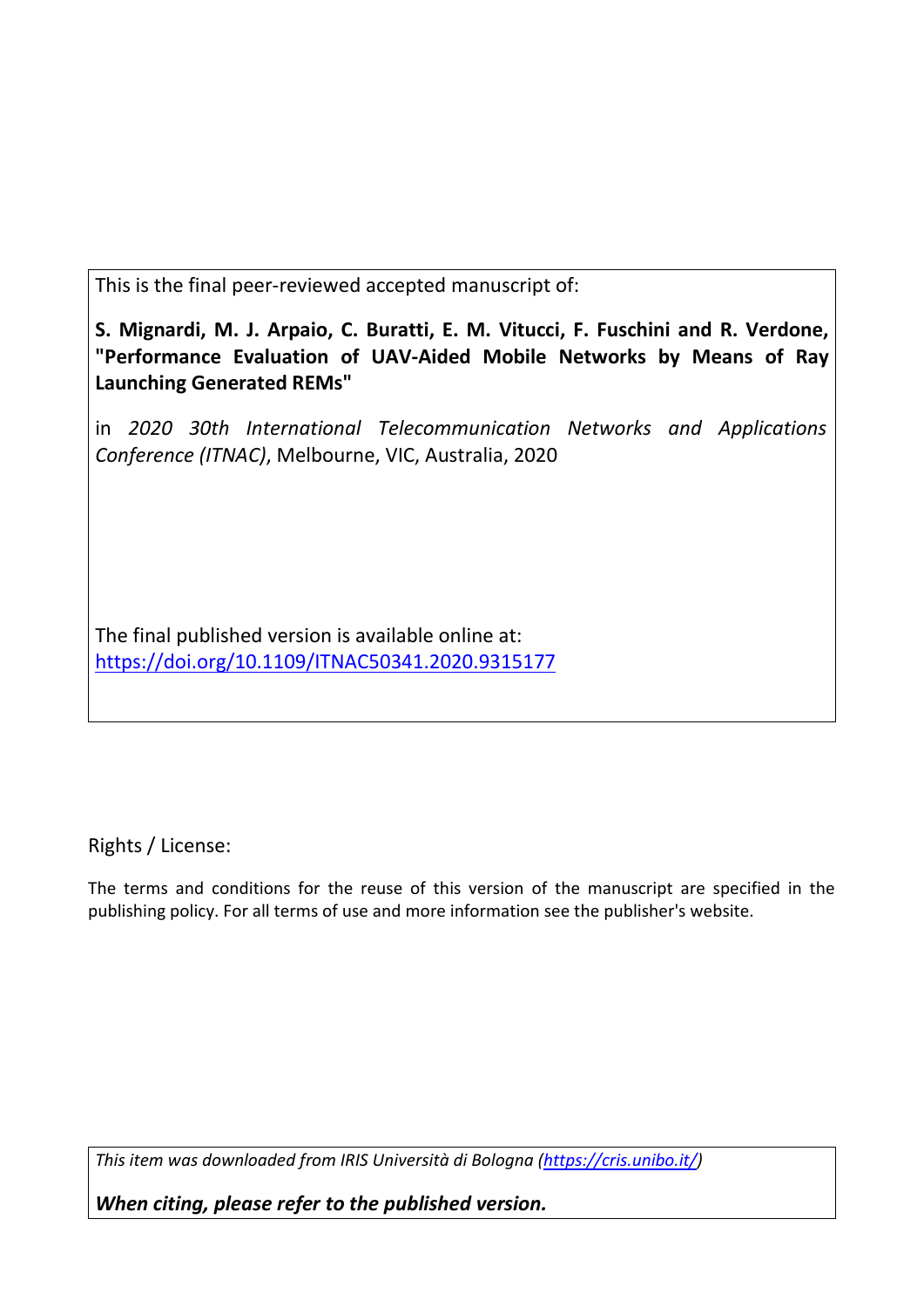# Performance Evaluation of UAV-Aided Mobile Networks by Means of Ray Launching Generated REMs

Silvia Mignardi, Maximilian J. Arpaio, Chiara Buratti, Enrico M. Vitucci, Franco Fuschini, Roberto Verdone *DEI - Department of Electrical, Electronic and Information Engineering "G. Marconi" Alma Mater Studiorum University of Bologna*  Bologna, Italy

{silvia.mignardi, maximilian.arpaio, c.buratti, enricomaria.vitucci, franco.fuschini, roberto.verdone}@unibo.it

*Abstract***— Unmanned Aerial Vehicles (UAV), also known as drones, are receiving increasing attention as enablers for many emerging technologies and applications, a trend likely to continue in the next future. In this regard, using Unmanned Aerial Base Stations (UABSs), i.e. base stations carried by UAVs, is one of the most promising means to offer coverage and capacity in 5G applications to those users that are not being served by terrestrial base stations. In this paper, we propose a novel approach for trajectory design and Radio Resource Management (RRM) in UAV-aided networks using information retrieved from precise Radio Environmental Map (REM) based on Ray Launching (RL) simulations for RF propagation and narrow band estimations. Furthermore, we consider different possible models for antennas to be installed on multiple UABSs as well as proper RRM strategies which are able to take advantage of REM inputs. Simulation results will show the performance achieved by the system for the different approaches and it will compare them with the previous use of statistical models.**

# *Keywords— Graphics Processing Unit GPU, Radio Resource Management, Ray Launching, Trajectory Optimisation, Unmanned Aerial Vehicles.*

## I. INTRODUCTION

The fifth generation (5G) of mobile radio networks will be employed in many application domains like the Internet of Things (IoT) and connected vehicles, which will dramatically increase the number of devices [1]. Intuitively, a higher density of connected devices will produce a larger standard deviation in the traffic generation process: a network deployment based on average or peak traffic predictions will produce highly suboptimal results. Therefore, future networks will need to be much more flexible than in the past and should be able to react smoothly and automatically to the fast timespace variations of any traffic demand. This can be achieved by moving the network infrastructure and tailor it according to actual traffic needs. Thanks to the ability to fly almost freely anywhere and whenever the highest needs arise, aerial platforms like Unmanned Aerial Vehicles (UAVs), become excellent candidates as nodes of any future network.

Recent studies on UAVs show that their use as Unmanned Aerial Base Stations (UABSs) [2] might be an efficient complement to traditional Terrestrial Base Stations (TBSs) [3] or might even substitute TBSs in emergencies [4]. The advantages in using UAVs are manifold: i) UAVs can fly where TBSs cannot offer good coverage and capacity; ii) UAVs can satisfy traffic demand when needed, with a proper planned trajectory; iii) UAVs can stand out against the urban layout more than terrestrial BSs, thus benefitting from better overall propagation conditions for both the access link toward the ground users and the backhaul. For these reasons, in the previous years, the interest in UABSs has gradually increased and many works have been published. The first results about the use of UAV-aided networks were related to link-level considerations, where the main focus was on the characterization of the Path Loss (PL). For instance, in [5] the effect of the user-UAV angle vs. ground plane is studied as a function of the drone height; it was shown that these parameters have a non-negligible impact on the mean PL and the shadowing formulation. In very recent activities of 3GPP standardization body, UAVs take a relevant role in being part of 5G or beyond 5G - future - wireless networks. The new release includes important documents which further study communication with UAVs [6, 7] (started with considering UAVs as User Equipment (UE) in [8]), where UxNB becomes the acronym for UAVs with on-board radio access (functioning either as eNB relay or as an eNB itself). This is a considerable result for such an emerging technology. Among many works on UABSs, [9] finds an acceptable trade-off between coverage, capacity, and connectivity, and [10] minimises the number of flying BSs needed to provide coverage to a group of users. However, many works related to UABSs assume free-space path loss propagation environment. This is a quite simplistic assumption since the channel model may vary significantly depending on the task location and especially in urban environments. Existing Air-To-Ground (A2G) models try to capture the variations of the channel from typical UABSs heights, but are rarely tested and compared in practical scenarios. In this regard, is important to mention [11] since it proposes a method to reconstruct a radio map of the considered environment with UAVs. Through the proposed approach, it is possible to let a UAV fly offline to reconstruct and store in its memory the radio map. Authors in a previous work [12] first propose a possible approach to employ Radio Environmental Maps (REMs) in UAV-networks planning, but only with a simple and parametric emulation of radio maps.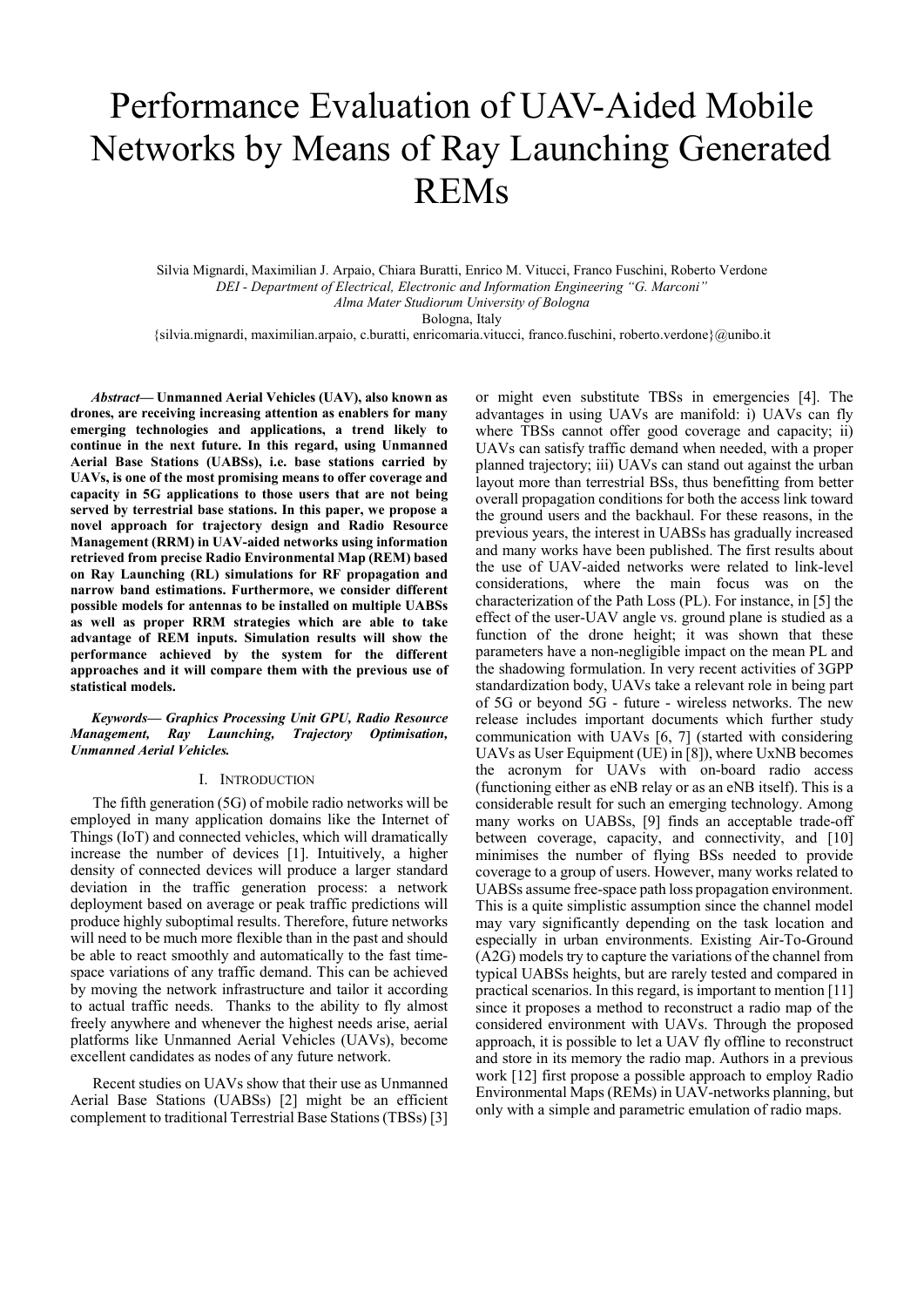

Fig. 1. Bologna city centre, urban environmental 3D model

To further enrich the above cited works, we investigate the performance of a heterogeneous network composed of both TBSs and UABSs by developing a database of coverage maps of an urban environment using a self-developed Ray Launching (RL) software.

Our goal is to convert such database into inputs for the network controller with the aim to manage radio resources and plan UABSs trajectories.

We can summarize our contribution as follows:

- We generate *coverage maps* using a properly designed RL simulator, with many different UAV settings;
- We propose a model for an emerging technology, that considers the generated coverage maps as an input to both design UABS trajectories and to apply radio resource management techniques;
- We compare the performance of the proposed model against literature-based models of the A2G channel, with the aim to discuss the feasibility of the RL database based on the simulated received power *a priori* for different UAV positions.

The paper is organised as follows. After a brief introduction in the current Section I, Section II describes the scenario and the network elements involved. The channel model and RL environment are also introduced. Section III presents the system model and algorithms. Finally, numerical results and conclusions are reported in Sections IV and V, respectively.

## II. REFERENCE SCENARIO

To include proper RL estimations in our model, we need to consider a real map of an urban city as the service area. In our case, we selected the city centre map of Bologna, Italy. It is used in UTM coordinates as reference system over an area of around 6.5 Km2 (see Fig. 1). The TBSs locations are emulated starting from the actual network service deployment of a city operator for UMTS/LTE, with a total of  $N<sub>TBS</sub>$  legacy BSs. The UABSs are initially parked in one of the TBSs, that becomes the starting point of their flight.

| TABLE L | <b>SCENARIO AND NETWORK PARAMETERS</b> |
|---------|----------------------------------------|
|---------|----------------------------------------|

| <b>Parameter Definition</b>       | Value            |
|-----------------------------------|------------------|
| N <sub>TBS</sub>                  | 36               |
| V                                 | $20 \text{ m/s}$ |
| $\overline{B}$                    | 200 MB           |
| $S_{\rm min}$                     | $100$ Mb/s       |
| $T_{W}$                           | 15 <sub>s</sub>  |
| $f_c$                             | 3.5 GHz          |
| TBS bandwidth                     | 100 MHz          |
| Subcarrier spacing                | $30$ kHz         |
| Number of subcarriers in each PRB | 12               |
| Minimum SNR value for connection  | 10dB             |
| Transmit power of TBSs            | 36 dBm           |
| Antenna gain of TBSs              | 12 dB            |
| Transmit power of UABSs           | 10dBm            |

Both BS types operate as a 5G network system with carrier frequency  $f_c=3.5$  GHz, where Radio Resources (RRs) are organised in Physical Resource Blocks (PRBs) and frames of 20 s. The maximum capacity per frame is 7.2 Mbps.

## *A. Traffic Model and User Distribution*

To comply with RL simulations, users are randomly distributed in the outdoor space of the city centre with a mean density λ. We assume users in the area are asking for a video download of size B, that has a minimum throughput requirement denoted as Smin. Moreover, each user is willing to wait a maximum time TW, otherwise it leaves the network. As commonly seen in the literature, we assume the UABSs can estimate users' locations through network information. The values of the scenario parameters are presented in Table I. The RL and network simulations map is also shown in Fig. 1, together with the TBSs placement.

#### *B. Statistical Channel Model and Data rate*

In this paper, we compare the use of RL and REM as an emerging technology with common channel models. The communication channels investigated are both the TBS-user and UABS-user links, the latter being the A2G model. We consider the received power,  $P_{rx}$ , is computed as a function of the transmitted power  $P_{tx}$ , as  $P_{rx}/dBm = P_{tx}/dBm + G_{tx}/dB$ *− L[dB]*. Then, to investigate the propagation comparison, we compute the channel loss *L[dB]* through RL as described in Sec. II.C. For what concerns the user links with TBSs, the channel model employed is the one used in [12], with a propagation coefficient of 3.6 and a shadowing variance of 6 dB. For the A2G link, the propagation model is based on the one described in [5] for an urban environment. According to this model, connections between drone and ground users can either be LoS or Non-Line-Of-Sight (NLoS). When the connections occur in NLoS, the signals travel in LoS before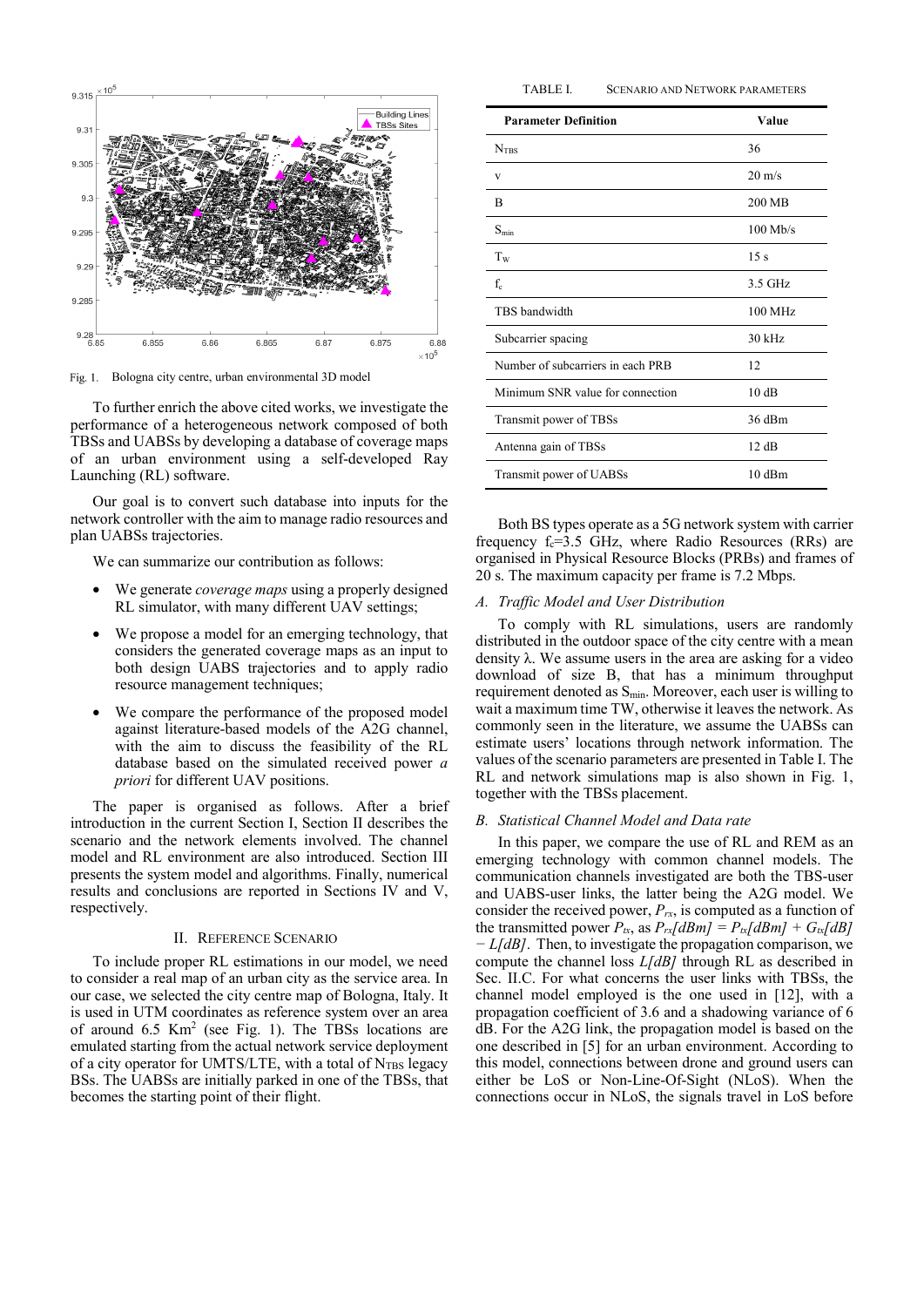interacting with objects located close to the ground, which results in shadowing effect.

We denote as pLoS the probability that the UAV and users are in LoS. The probability pLoS depends on the given elevation angle  $\theta$  and it is computed according to the following equation

$$
p_{LOS} = \frac{1}{1 + \alpha \exp\left(-\beta \left[\frac{180}{\pi} \theta - \alpha\right]\right)}
$$
(1)

with  $\alpha$  and  $\beta$  being environment-dependent constants, i.e., rural, urban, dense urban, etc. and adopted as given in [5].

The PL model is given as:

$$
L_{\eta}[dB] = 20\log\left(\frac{4\pi f_c d}{c}\right) + \xi_{\eta}
$$
 (2)

where  $\xi$  is the shadowing coefficient which is set as described in [5], and  $\eta = \{LoS, NLoS\}$  represents the link condition either being LoS or of NLoS. In particular, the value of η depends on pLoS in Eq. (1) for each link (one realization is computed for each user in every UABS location), and strongly impacts the value of ξ. Then, c is the speed of light, fc is the central frequency, and d is the transmitter-receiver distance.

Then, data rate *R* is evaluated by means of the Shannon capacity, independently from the *L[dB]* estimation:

$$
R = B_c \log_2 \left( \frac{P_{rx}}{P_n} + 1 \right) \tag{3}
$$

where  $B_c$  is the signal bandwidth in [Hz] and  $P_n$  is the noise power [W]. One further assumption is made in A2G channels, that is UABSs can estimate the loss of a link before reaching it. This is not needed in the case REM are available, because it refers to a database that is known *a priori*.

# *C. Deterministic Channel model through Ray Launching Simulations based on NVIDIA GPU Acceleration*

The Discrete Environment-Driven RL model (DEDRL), has been introduced for the first time in [13]. The software relies on a digitalised urban model of the city where each building is a polygon with a defined shape, material, position, and height; this is the same map as it can be seen in in Fig. 1. The model is discrete, i.e. the building walls are properly discretized into tiles with a predetermined size. In addition to seamless space tessellation, other advanced features have been implemented to achieve very high accuracy while drastically reducing computation time. The main advantage of discretization is that the tile centres can be assumed as fixed points, therefore all the visibility relations among the tiles can be pre-computed and properly stored into a visibility matrix.

This visibility pre-processing is carried out only once, for a single simulation scenario.

| TABLE II.<br>PARAMETERS FOR RL SIMULATIONS |  |
|--------------------------------------------|--|
|--------------------------------------------|--|

| <b>Parameter Definition</b>        | Value                                                                                    |
|------------------------------------|------------------------------------------------------------------------------------------|
| Frequency                          | 3.5 GHz                                                                                  |
| Altitude                           | $\{50, 75, 100\}$ m AGL                                                                  |
| Drone Position                     | distributed square grid of 1156 points                                                   |
| Number of interactions             | 5 bounces, 5 reflections, 2<br>diffractions, 1 scatter                                   |
| Number of combined<br>interactions | 3 among reflections and<br>diffractions(max)<br>3 among diffractions and<br>scatter(max) |
| Scattering coefficient             | 0.4                                                                                      |
| Relative permittivity              | 5                                                                                        |
| Wall conductivity                  | $0.01$ S/m                                                                               |

Of paramount relevance is the fact that both the visibility pre-processing and the bouncing of the ray tubes in RL, are suitable to be parallelized into Graphics Processing Units (GPUs) and can be thus run using NVIDIA cards.Typical computation times for complete predictions range from a few seconds to tens of minutes, depending on the size of the urban scenario and the characteristics of the transmitting site.

Based on the outcomes in [12] and [14], this paper employs realistic REMs as an emerging application to enhance trajectory optimisation, properly built via a complete set of fast RL simulations immediately available to the designer. Simulations were run on a commercial workstation, equipped with an Intel(R) Xeon(R) CPU E5-2620 v4  $(a)$  2.10 GHz [8c/16t] and 48 Gb RAM. Simulations were boosted by means of a Titan Xp card manufactured by NVIDIA, configured for GPU computing acceleration. The simulation parameters, set accordingly with the network simulator, are shown in Table II.

#### III. SYSTEM MODEL

In the service area, users may be served by either the TBSs or UABSs. This is possible because we assume seamless communication between the network orchestrator and each BS in the control plane. The selection of the best server and Radio Resource Management (RRM) is made following principles of fairness and network throughput increase. For example, the orchestrator chooses the best server for a user depending on the strongest link in terms of PL or selects the nearest UABS if neighbouring TBSs are overloaded by the high traffic demand. Then, the RRM is made with a Round Robin algorithm, followed by Proportional Fair if spare radio resources are present.

#### *A. UABS Trajectory Design*

The dynamic trajectory design follows the algorithm proposed in [16]. Therefore, the overall system performs the following steps: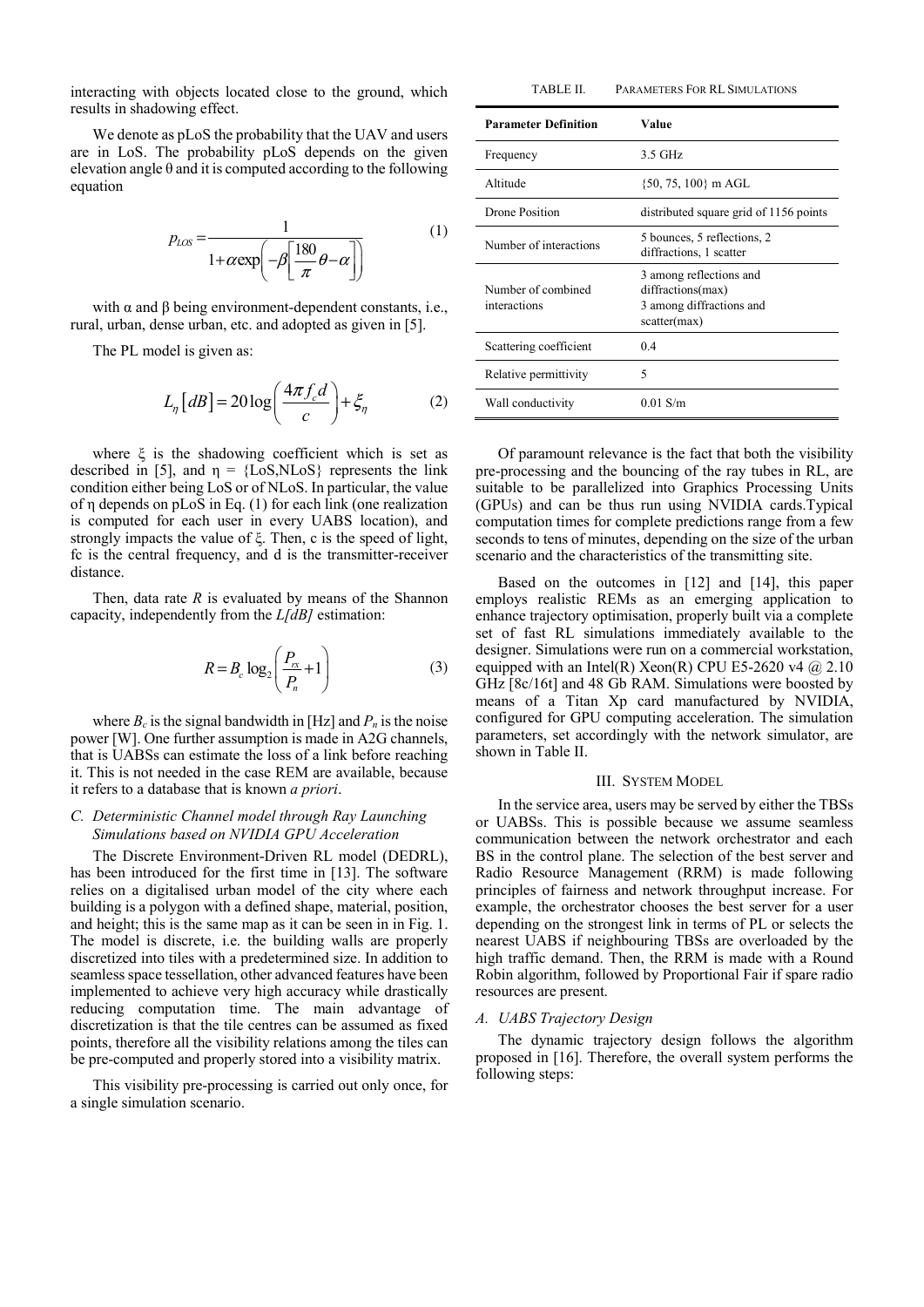

Fig.2 Coverage map over Bologna city centre, examples of received power at different heights for 3.5GHz

- the network orchestrator groups the users remained not reachable (e.g. low SNR or resource overload) from the TBSs in *K* clusters [15];
- for each cluster  $(i = 1, ..., K)$ , its centroid is calculated.
- for each centroid  $(i = 1, ..., K)$ , a cost function  $C_i$  is computed.
- the centroid having the smallest cost is selected and we denote its distance from the UABS as *dc*.
- the UABS flies towards the chosen centroid along a segment lasting a time interval  $d_c/v$ , where *v* is the UAV speed.
- during its flight from one centroid to another, the UABS serves all users along its way [15].

When the UABS reaches a centroid, this procedure is repeated.

The cost function  $C_i$  is computed as:

$$
C_i = \frac{d_i}{d_{ih}} \cdot \frac{\delta_i}{\delta_{\text{max}}} \cdot \frac{W_i}{W_{\text{max}}} \cdot \frac{S_{\text{min}}^{(cl)}}{S_i^{(cl)}} \cdot (1 + B) \tag{4}
$$

where  $d_i$  and  $\delta_i$  represent the distance of the *i-th* centroid to the drone and the user density, respectively.  $d_{th}$  and  $\delta_{max}$  are normalizing factors with the maximum value of distances and

densities, respectively. Further, the fraction max *Wi W* accounts

for the resource reuse, where  $W_i$  are the RRs already used by the TBSs under the UAV coverage area and  $W_{max}$  normalises the factor with the maximum available.

The fraction 
$$
\frac{S_{\text{min}}^{(cl)}}{S_i^{(cl)}}
$$
 considers the estimated Sum

Throughput (ST) obtained in the *i-th* centroid  $S_i^{(cl)}$ .  $S_{\min}^{(cl)}$  is the minimum throughput achievable in the current set of identified clusters. The term (1+B) provides spatial fairness.

 It is important to note that the ST is obtained by computing the link budget and PL of every user to its BS. Therefore, when a statistical model is employed to compute the A2G PL, the ST is an estimation from the given formulation (Sec. II.B). Conversely, when the RL database is employed, the PL sample corresponding to the user position is considered for the actual loss. For this reason, we can effectively state that our trajectory planning is based on a REM knowledge. Please note, the PL sample – stored in a database - is always updated in time with regards to the UABS and users' positions. Therefore, the REM accuracy is based on the discretization of the UABS possible positions in the map of the service area and the variations of fast fading.

#### *B. UABS Antenna System*

We consider UABSs equipped with a directional antenna pointing perpendicular towards the ground, with a fixed aperture angle *α*. This angle *α* is simply the ideal and symmetrical radiation cone of the antenna within which, to keep the RL simulations affordable, we assumed an ideal antenna with constant gain inside its radiation cone - which depends on the angle  $\alpha$  - and consequently negligible side lobes. The area covered by the UABSs (i.e footprint) on the ground will not assume a circular shape depending on the aperture angle, because a user is under actual coverage depending on its estimated PL. However, the PL, and consequently the UABS footprint, tend to depend on the UABS height [15]: the footprint area increases as the UABS altitude becomes higher, as it can be seen in Fig.2 a) to c). We then assume that the UABS antenna gain depends on  $\alpha$  as  $G_a = 29000/(a)^2$ . We add to this value, a 3 dB gain in order to account for a minimum level of gain even when  $\alpha$  is very large.

Therefore, we can state that the larger the UAV height, the larger the footprint. Consequently, the number of users that can be served by the UABSs (i.e., are under its coverage area) might increase. On the other hand, by fixing *h*, the larger is the angle  $\alpha$ , the larger is the footprint and the smaller is the antenna gain.

## IV. SIMULATION RESULTS AND DISCUSSION

The network performance is obtained from a network simulator developed for this purpose.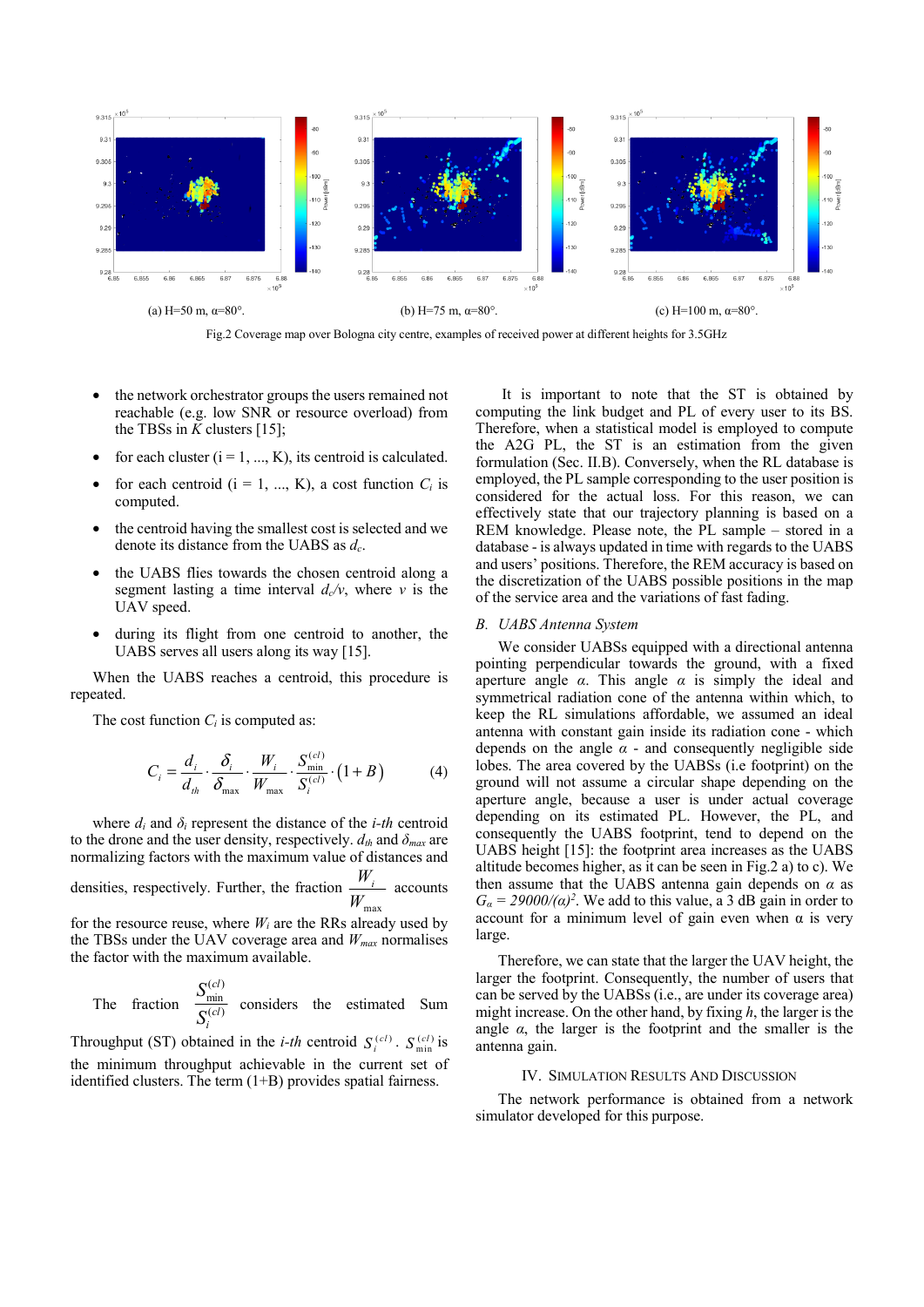

Fig.3. Throughput gain of a flying UABS while varying UABS parameters



Fig. 4. Percentage of served users while varying UABS parameters

Both RL and network simulations run on a MATLAB environment to ease the joint computation and keep outcome files in the same format.

The metric chosen for the analysis of the results is the network throughput gain *G*, computed following Eq. (5):

$$
G = \frac{S_{UABS}}{S_{tot}}\tag{5}
$$

The terms *SUABS* and *Stot* represent the sum of the users' throughput obtained by the UAV only and by the entire network respectively, that is when both TBSs and UABSs are considered. This, together with the percentage of served users in the service area, lead to represent the network Key Performance Indicators. Subsequently, performance is computed to study the difference between channel estimation through known models and retrieving a previously calculated value of PL over a REM database. This database is made of a set of REMs calculated on each of the 1156 drone positions, as stated before in Table II, which ensure the reliability of the constructed REMs, minimising the need for any spatial interpolation [17].

This leads to an average distance of around 70 m between each consecutive drone position, enhancing the accuracy of the database on one hand, but increasing the complexity on the other hand. Note that PL evaluations influence not only the channel gain for each user but also the UABSs' trajectory design through sum throughput estimation. The cluster cardinality K is not given as a fixed value but computed depending on the network load. In fact, it holds  $K=N_{uu}/N_{uc}$ , where  $N_{uu}$  is the number of unsatisfied users and  $N_{uc}$ represents the average number of users per cluster for each time unit. Fig.3 and Fig.4 in the next page simulate a traffic load where an average number of more than 3000 users are asking for service. They compare the performance by varying different parameters of the UABSs:

- UABS altitude, between 50 m and 100 m, where the propagation environment is more critical, especially in an urban scenario
- antenna radiation angle (and consequently the transmission gain), increasing from 60 to 100 degrees.
- the number of UABSs providing service to users in the urban area.

These pictures include two curves representing the simulation results for the different channel models. Fig. 3 shows the network performance in terms of throughput gain, while Fig. 4 in terms of the percentage of served users within the service area, when both TBSs and drones are available.

In general, Fig. 3 is the set of plots proving a higher difference in performance between the two computations for channel propagation. In particular, we have up to 1.5%